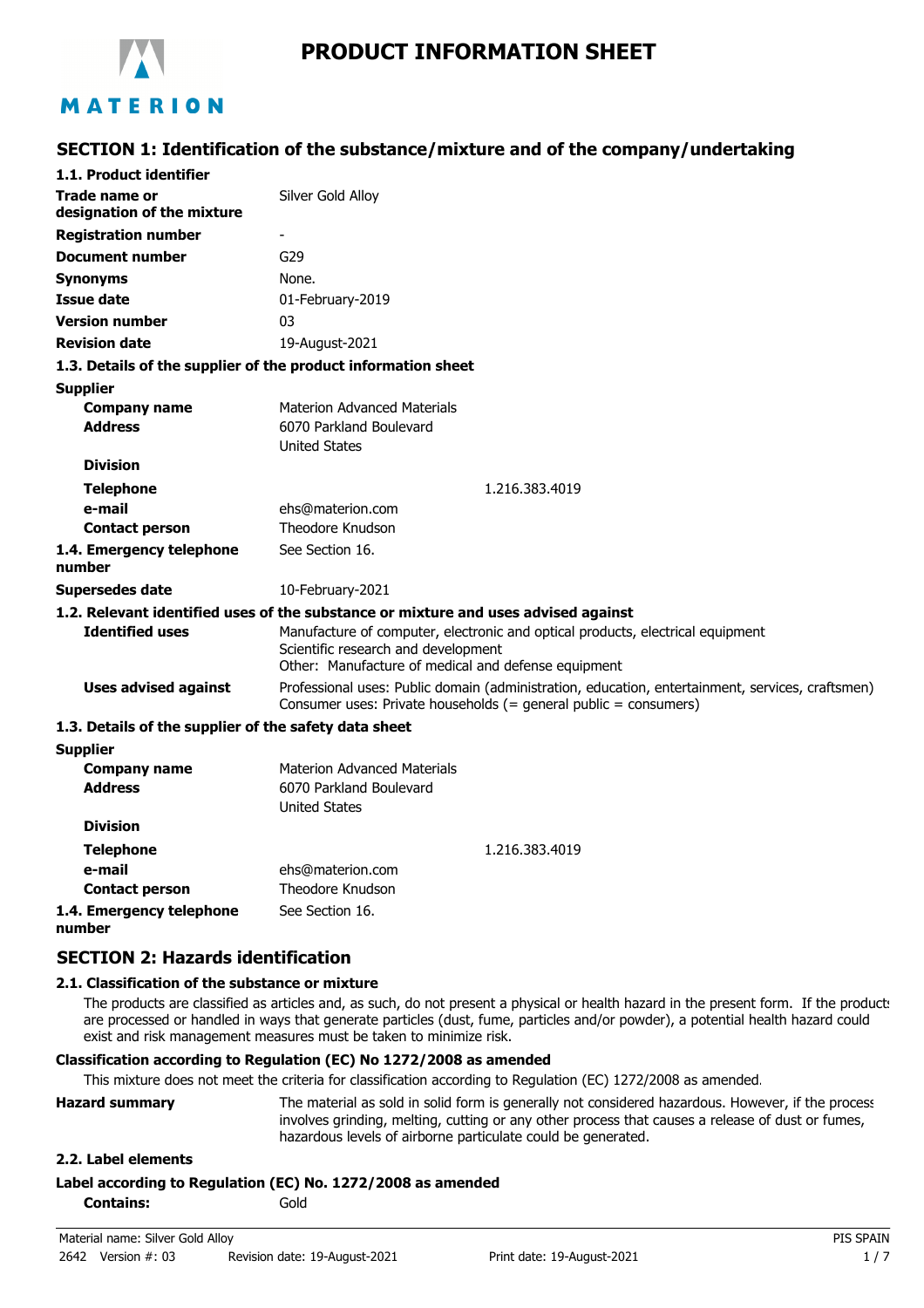| <b>Hazard pictograms</b>          | None.                                                                                          |
|-----------------------------------|------------------------------------------------------------------------------------------------|
| Signal word                       | None.                                                                                          |
| <b>Hazard statements</b>          | The mixture does not meet the criteria for classification.                                     |
| <b>Precautionary statements</b>   |                                                                                                |
| <b>Prevention</b>                 | Observe good industrial hygiene practices.                                                     |
| <b>Response</b>                   | Wash hands after handling.                                                                     |
| <b>Storage</b>                    | Store away from incompatible materials.                                                        |
| <b>Disposal</b>                   | Dispose of waste and residues in accordance with local authority requirements.                 |
| Supplemental label<br>information | For further information, please contact the Product Stewardship Department at +1.216.383.4019. |
| 2.3. Other hazards                | Not a PBT or vPvB substance or mixture.                                                        |

## **SECTION 3: Composition/information on ingredients**

### **3.2. Mixtures**

## **General information**

| <b>Chemical name</b> | $\frac{0}{0}$            | No.                    | CAS-No. / EC REACH Registration No. Index No. |   | <b>Notes</b> |
|----------------------|--------------------------|------------------------|-----------------------------------------------|---|--------------|
| Silver               | $50 - 99$                | 7440-22-4<br>231-131-3 | $\overline{\phantom{a}}$                      | - | #            |
|                      | <b>Classification: -</b> |                        |                                               |   |              |
| Gold                 | $1 - 50$                 | 7440-57-5<br>231-165-9 | $\overline{\phantom{a}}$                      | - |              |
|                      | <b>Classification: -</b> |                        |                                               |   |              |

## **SECTION 4: First aid measures**

| <b>General information</b>                                                                 | Ensure that medical personnel are aware of the material(s) involved, and take precautions to<br>protect themselves. |  |  |
|--------------------------------------------------------------------------------------------|---------------------------------------------------------------------------------------------------------------------|--|--|
| 4.1. Description of first aid measures                                                     |                                                                                                                     |  |  |
| <b>Inhalation</b>                                                                          | Move to fresh air. Call a physician if symptoms develop or persist.                                                 |  |  |
| <b>Skin contact</b>                                                                        | Wash off with soap and water. Get medical attention if irritation develops and persists.                            |  |  |
| Eye contact                                                                                | Rinse with water. Get medical attention if irritation develops and persists.                                        |  |  |
| <b>Ingestion</b>                                                                           | Rinse mouth. Get medical attention if symptoms occur.                                                               |  |  |
| 4.2. Most important<br>symptoms and effects, both<br>acute and delayed                     | Exposure may cause temporary irritation, redness, or discomfort.                                                    |  |  |
| 4.3. Indication of any<br>immediate medical attention<br>and special treatment<br>needed   | Treat symptomatically.                                                                                              |  |  |
| <b>SECTION 5: Firefighting measures</b>                                                    |                                                                                                                     |  |  |
| <b>General fire hazards</b>                                                                | No unusual fire or explosion hazards noted.                                                                         |  |  |
| 5.1. Extinguishing media<br>Suitable extinguishing<br>media                                | Water fog. Foam. Dry chemical powder. Carbon dioxide (CO2).                                                         |  |  |
| <b>Unsuitable extinguishing</b><br>media                                                   | None known.                                                                                                         |  |  |
| 5.2. Special hazards arising<br>from the substance or<br>mixture                           | None known.                                                                                                         |  |  |
| 5.3. Advice for firefighters<br><b>Special protective</b><br>equipment for<br>firefighters | Wear suitable protective equipment.                                                                                 |  |  |
| <b>Special firefighting</b><br>procedures                                                  | Use water spray to cool unopened containers.                                                                        |  |  |
| <b>Specific methods</b>                                                                    | Use standard firefighting procedures and consider the hazards of other involved materials.                          |  |  |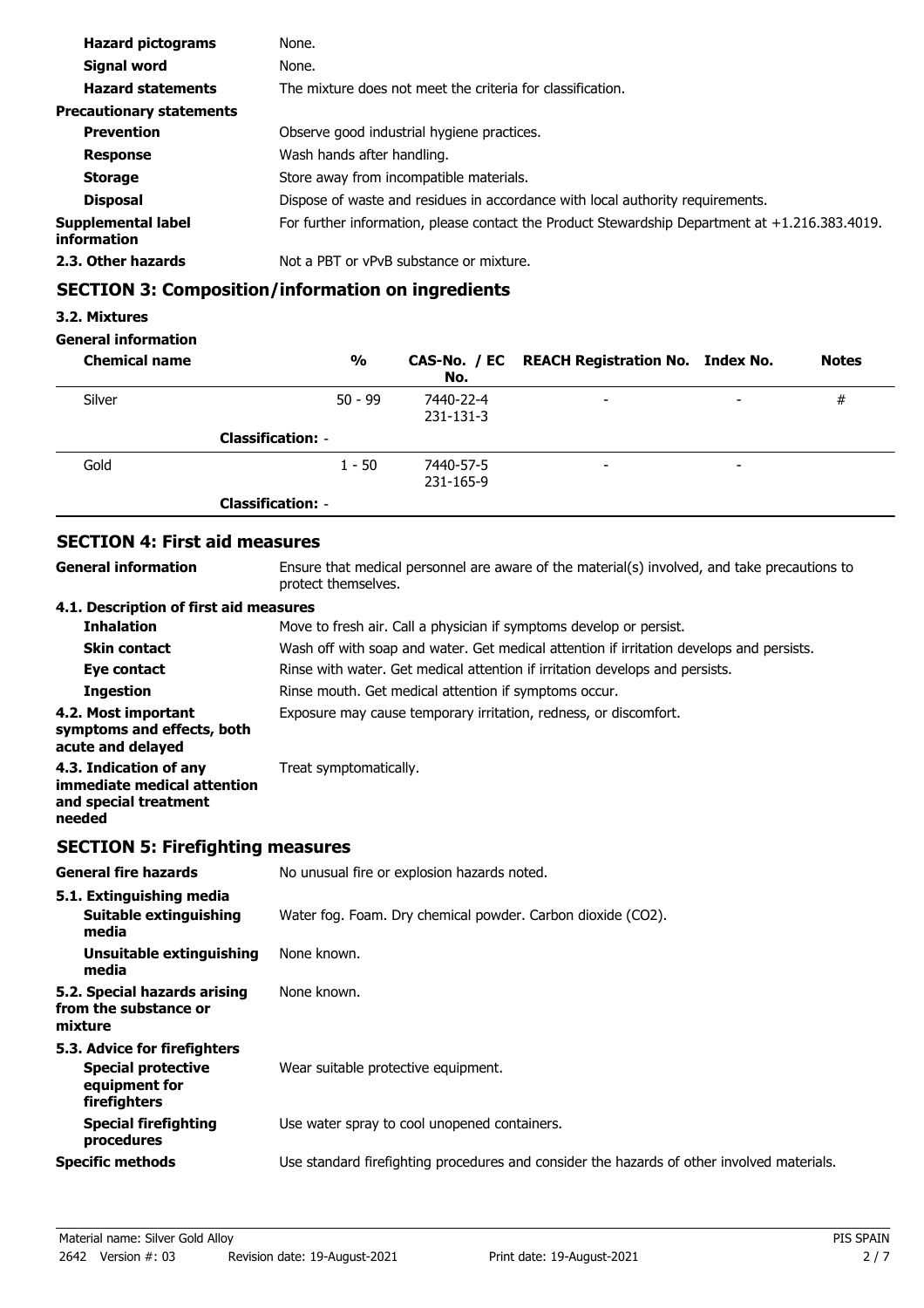### **SECTION 6: Accidental release measures**

|                                                              | 6.1. Personal precautions, protective equipment and emergency procedures                           |
|--------------------------------------------------------------|----------------------------------------------------------------------------------------------------|
| For non-emergency<br>personnel                               | Keep unnecessary personnel away. For personal protection, see section 8 of the PIS.                |
| For emergency<br>responders                                  | Use personal protection recommended in Section 8 of the PIS.                                       |
| 6.2. Environmental<br>precautions                            | Avoid discharge into drains, water courses or onto the ground.                                     |
| 6.3. Methods and material for<br>containment and cleaning up | Stop the flow of material, if this is without risk. For waste disposal, see section 13 of the PIS. |
| 6.4. Reference to other<br>sections                          | For personal protection, see section 8 of the PIS. For waste disposal, see section 13 of the PIS.  |
| <b>SECTION 7: Handling and storage</b>                       |                                                                                                    |
| 7.1 Drecautions for safe                                     | Avoid prolonged expecure. Observe good industrial bygiene practices                                |

| 7.1. Precautions for safe<br>handling                                   | Avoid prolonged exposure. Observe good industrial hygiene practices. |
|-------------------------------------------------------------------------|----------------------------------------------------------------------|
| 7.2. Conditions for safe<br>storage, including any<br>incompatibilities | Keep locked up.                                                      |
| 7.3. Specific end use(s)                                                | Not available.                                                       |

### **SECTION 8: Exposure controls/personal protection**

### **8.1. Control parameters**

#### **Occupational exposure limits**

| <b>Spain. Occupational Exposure Limits</b> |            |                        |  |
|--------------------------------------------|------------|------------------------|--|
| <b>Components</b>                          | Type       | Value                  |  |
| Silver (CAS 7440-22-4)                     | <b>TWA</b> | $0,1 \,\mathrm{mg/m3}$ |  |

#### **EU. Indicative Exposure Limit Values in Directives 91/322/EEC, 2000/39/EC, 2006/15/EC, 2009/161/EU, 2017/164/EU**

| <b>Components</b>                                    | <b>Type</b>                                                                                                                                                                                                                                                                                                                                                        | <b>Value</b>                                                                                                                                                                                        |  |  |
|------------------------------------------------------|--------------------------------------------------------------------------------------------------------------------------------------------------------------------------------------------------------------------------------------------------------------------------------------------------------------------------------------------------------------------|-----------------------------------------------------------------------------------------------------------------------------------------------------------------------------------------------------|--|--|
| Silver (CAS 7440-22-4)                               | <b>TWA</b>                                                                                                                                                                                                                                                                                                                                                         | $0,1$ mg/m3                                                                                                                                                                                         |  |  |
| <b>Biological limit values</b>                       | No biological exposure limits noted for the ingredient(s).                                                                                                                                                                                                                                                                                                         |                                                                                                                                                                                                     |  |  |
| <b>Recommended monitoring</b><br>procedures          | Follow standard monitoring procedures.                                                                                                                                                                                                                                                                                                                             |                                                                                                                                                                                                     |  |  |
| Derived no effect levels<br>(DNELs)                  | Not available.                                                                                                                                                                                                                                                                                                                                                     |                                                                                                                                                                                                     |  |  |
| <b>Predicted no effect</b><br>concentrations (PNECs) | Not available.                                                                                                                                                                                                                                                                                                                                                     |                                                                                                                                                                                                     |  |  |
| 8.2. Exposure controls                               |                                                                                                                                                                                                                                                                                                                                                                    |                                                                                                                                                                                                     |  |  |
| <b>Appropriate engineering</b><br>controls           | Good general ventilation should be used. Ventilation rates should be matched to conditions. If<br>applicable, use process enclosures, local exhaust ventilation, or other engineering controls to<br>maintain airborne levels below recommended exposure limits. If exposure limits have not been<br>established, maintain airborne levels to an acceptable level. |                                                                                                                                                                                                     |  |  |
|                                                      | Individual protection measures, such as personal protective equipment                                                                                                                                                                                                                                                                                              |                                                                                                                                                                                                     |  |  |
| <b>General information</b>                           | with the supplier of the personal protective equipment.                                                                                                                                                                                                                                                                                                            | Personal protection equipment should be chosen according to the CEN standards and in discussion                                                                                                     |  |  |
| <b>Eye/face protection</b>                           | Wear safety glasses with side shields (or goggles).                                                                                                                                                                                                                                                                                                                |                                                                                                                                                                                                     |  |  |
| <b>Skin protection</b>                               |                                                                                                                                                                                                                                                                                                                                                                    |                                                                                                                                                                                                     |  |  |
| - Hand protection<br>- Other                         | Wear suitable protective clothing.                                                                                                                                                                                                                                                                                                                                 | Wear gloves to prevent metal cuts and skin abrasions during handling.                                                                                                                               |  |  |
| <b>Respiratory protection</b>                        | In case of insufficient ventilation, wear suitable respiratory equipment.                                                                                                                                                                                                                                                                                          |                                                                                                                                                                                                     |  |  |
| <b>Thermal hazards</b>                               | Wear appropriate thermal protective clothing, when necessary.                                                                                                                                                                                                                                                                                                      |                                                                                                                                                                                                     |  |  |
| <b>Hygiene measures</b>                              | remove contaminants.                                                                                                                                                                                                                                                                                                                                               | Always observe good personal hygiene measures, such as washing after handling the material and<br>before eating, drinking, and/or smoking. Routinely wash work clothing and protective equipment to |  |  |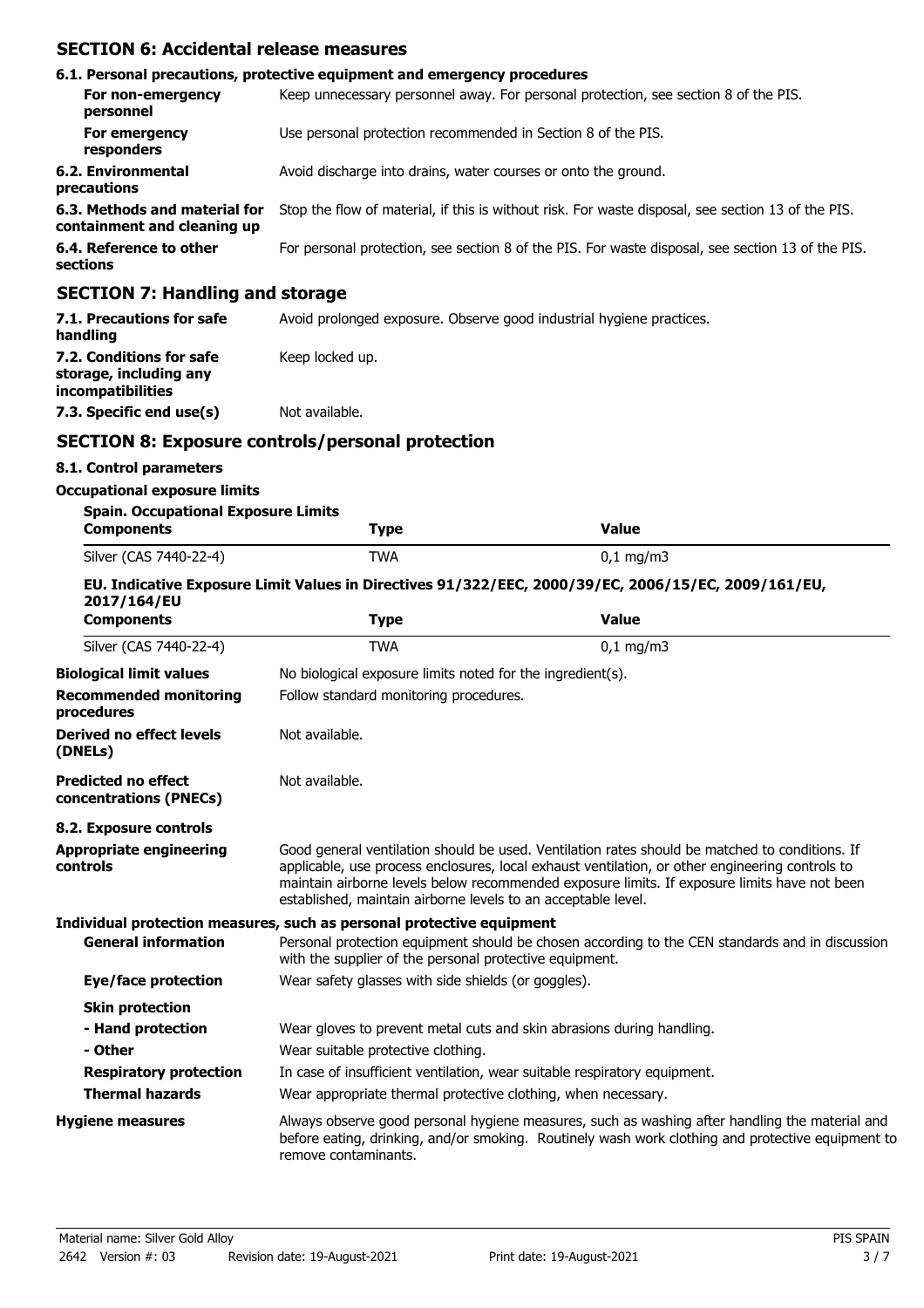Good general ventilation should be used. Ventilation rates should be matched to conditions. If applicable, use process enclosures, local exhaust ventilation, or other engineering controls to maintain airborne levels below recommended exposure limits. If exposure limits have not been established, maintain airborne levels to an acceptable level.

## **SECTION 9: Physical and chemical properties**

### **9.1. Information on basic physical and chemical properties**

| <b>Appearance</b>                                  |                                                  |
|----------------------------------------------------|--------------------------------------------------|
| <b>Physical state</b>                              | Solid.                                           |
| <b>Form</b>                                        | Solid.                                           |
| Colour                                             | Silver                                           |
| Odour                                              | None.                                            |
| <b>Odour threshold</b>                             | Not applicable.                                  |
| рH                                                 | Not applicable.                                  |
| Melting point/freezing point                       | 960,5 °C (1760,9 °F) estimated / Not applicable. |
| <b>Initial boiling point and</b><br>boiling range  | Not applicable.                                  |
| <b>Flash point</b>                                 | Not applicable.                                  |
| <b>Evaporation rate</b>                            | Not applicable.                                  |
| <b>Flammability (solid, gas)</b>                   | None known.                                      |
| Upper/lower flammability or explosive limits       |                                                  |
| <b>Explosive limit - lower (</b><br>%)             | Not applicable.                                  |
| <b>Explosive limit - lower (</b><br>%) temperature | Not applicable.                                  |
| <b>Explosive limit - upper</b><br>(%)              | Not applicable.                                  |
| <b>Explosive limit - upper (</b><br>%) temperature | Not applicable.                                  |
| <b>Vapour pressure</b>                             | Not applicable.                                  |
| <b>Vapour density</b>                              | Not applicable.                                  |
| <b>Relative density</b>                            | Not applicable.                                  |
| Solubility(ies)                                    |                                                  |
| <b>Solubility (water)</b>                          | Insoluble.                                       |
| <b>Partition coefficient</b><br>(n-octanol/water)  | Not applicable.                                  |
| <b>Auto-ignition temperature</b>                   | Not applicable.                                  |
| <b>Decomposition temperature</b>                   | Not applicable.                                  |
| <b>Viscosity</b>                                   | Not applicable.                                  |
| <b>Explosive properties</b>                        | Not explosive.                                   |
| <b>Oxidising properties</b>                        | Not oxidising.                                   |
| 9.2. Other information                             |                                                  |
| <b>Density</b>                                     | Not determined.                                  |

## **SECTION 10: Stability and reactivity**

| 10.1. Reactivity                            | The product is stable and non-reactive under normal conditions of use, storage and transport. |
|---------------------------------------------|-----------------------------------------------------------------------------------------------|
| 10.2. Chemical stability                    | Material is stable under normal conditions.                                                   |
| 10.3. Possibility of hazardous<br>reactions | No dangerous reaction known under conditions of normal use.                                   |
| 10.4. Conditions to avoid                   | Contact with incompatible materials.                                                          |
| 10.5. Incompatible materials                | Ammonia. Chlorine.                                                                            |
| 10.6. Hazardous<br>decomposition products   | No hazardous decomposition products are known.                                                |

## **SECTION 11: Toxicological information**

**General information CCCUPATION** Occupational exposure to the substance or mixture may cause adverse effects.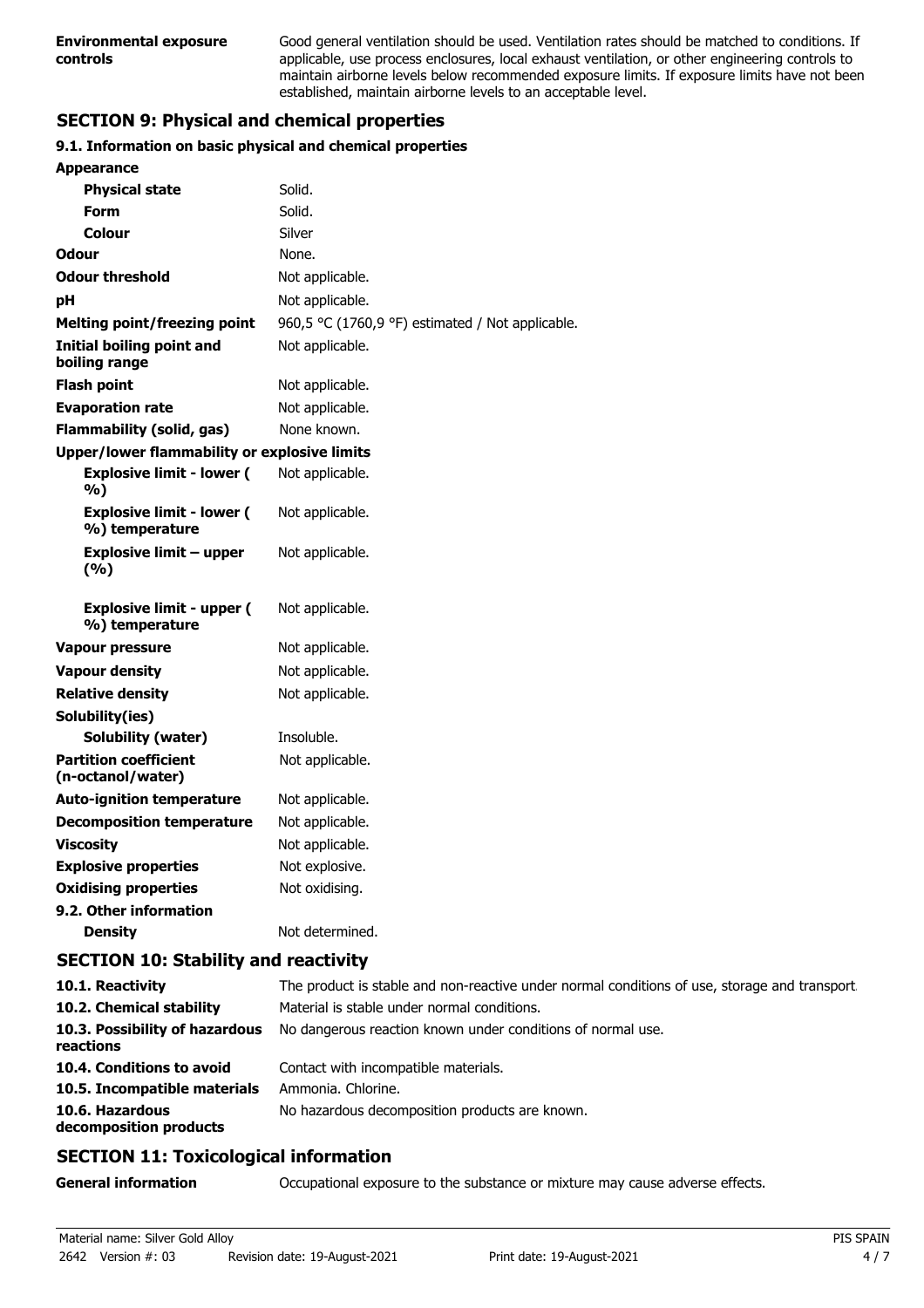### **Information on likely routes of exposure**

| INTER THE TERM IN THE TERM IN THE TERM IN THE TERM IN THE TERM IN THE TERM IN THE TERM IN THE TERM IN THE TERM |                                                                                                                        |  |  |
|----------------------------------------------------------------------------------------------------------------|------------------------------------------------------------------------------------------------------------------------|--|--|
| <b>Inhalation</b>                                                                                              | Not likely, due to the form of the product.                                                                            |  |  |
| <b>Skin contact</b>                                                                                            | No adverse effects due to skin contact are expected.                                                                   |  |  |
| Eye contact                                                                                                    | Not relevant, due to the form of the product.                                                                          |  |  |
| <b>Ingestion</b>                                                                                               | May cause discomfort if swallowed. However, ingestion is not likely to be a primary route of<br>occupational exposure. |  |  |
| <b>Symptoms</b>                                                                                                | None known.                                                                                                            |  |  |
| 11.1. Information on toxicological effects                                                                     |                                                                                                                        |  |  |
| <b>Acute toxicity</b>                                                                                          | None known.                                                                                                            |  |  |
| <b>Skin corrosion/irritation</b>                                                                               | Not classified.                                                                                                        |  |  |
| Serious eye damage/eye<br>irritation                                                                           | None known.                                                                                                            |  |  |
| <b>Respiratory sensitisation</b>                                                                               | Not a respiratory sensitizer.                                                                                          |  |  |
| <b>Skin sensitisation</b>                                                                                      | Not a skin sensitiser.                                                                                                 |  |  |
| <b>Germ cell mutagenicity</b>                                                                                  | Not classified.                                                                                                        |  |  |
| Carcinogenicity                                                                                                | Not classified.                                                                                                        |  |  |
| <b>Reproductive toxicity</b>                                                                                   | Not classified.                                                                                                        |  |  |
| Specific target organ toxicity<br>- single exposure                                                            | Not classified.                                                                                                        |  |  |
| Specific target organ toxicity<br>- repeated exposure                                                          | Not classified.                                                                                                        |  |  |
| <b>Aspiration hazard</b>                                                                                       | Not an aspiration hazard.                                                                                              |  |  |
| Mixture versus substance<br>information                                                                        | No information available.                                                                                              |  |  |
| <b>Other information</b>                                                                                       | Not available.                                                                                                         |  |  |

## **SECTION 12: Ecological information**

| 12.1. Toxicity                                            | Based on available data, the classification criteria are not met for hazardous to the aquatic<br>environment.                                                                              |                                                                    |                                 |  |  |
|-----------------------------------------------------------|--------------------------------------------------------------------------------------------------------------------------------------------------------------------------------------------|--------------------------------------------------------------------|---------------------------------|--|--|
| <b>Product</b>                                            |                                                                                                                                                                                            | <b>Species</b>                                                     | <b>Test Results</b>             |  |  |
| Silver Gold Alloy                                         |                                                                                                                                                                                            |                                                                    |                                 |  |  |
| <b>Aquatic</b>                                            |                                                                                                                                                                                            |                                                                    |                                 |  |  |
| Acute                                                     |                                                                                                                                                                                            |                                                                    |                                 |  |  |
| Crustacea                                                 | <b>EC50</b>                                                                                                                                                                                | Daphnia                                                            | 0,0096 mg/l, 48 hours estimated |  |  |
| Fish                                                      | <b>LC50</b>                                                                                                                                                                                | Fish                                                               | 0,0023 mg/l, 96 hours estimated |  |  |
| <b>Components</b>                                         |                                                                                                                                                                                            | <b>Species</b>                                                     | <b>Test Results</b>             |  |  |
| Silver (CAS 7440-22-4)                                    |                                                                                                                                                                                            |                                                                    |                                 |  |  |
| <b>Aquatic</b>                                            |                                                                                                                                                                                            |                                                                    |                                 |  |  |
| Acute                                                     |                                                                                                                                                                                            |                                                                    |                                 |  |  |
| Fish                                                      | <b>LC50</b>                                                                                                                                                                                | Fathead minnow (Pimephales promelas) 0,0019 - 0,003 mg/l, 96 hours |                                 |  |  |
| 12.2. Persistence and<br>degradability                    | No data is available on the degradability of any ingredients in the mixture.                                                                                                               |                                                                    |                                 |  |  |
| 12.3. Bioaccumulative<br>potential                        |                                                                                                                                                                                            | No data available.                                                 |                                 |  |  |
| <b>Partition coefficient</b><br>n-octanol/water (log Kow) | Not available.                                                                                                                                                                             |                                                                    |                                 |  |  |
| <b>Bioconcentration factor (BCF)</b>                      | Not available.                                                                                                                                                                             |                                                                    |                                 |  |  |
| 12.4. Mobility in soil                                    |                                                                                                                                                                                            | No data available.                                                 |                                 |  |  |
| 12.5. Results of PBT and<br><b>vPvB</b> assessment        |                                                                                                                                                                                            | Not a PBT or vPvB substance or mixture.                            |                                 |  |  |
| 12.6. Other adverse effects                               | No other adverse environmental effects (e.g. ozone depletion, photochemical ozone creation<br>potential, endocrine disruption, global warming potential) are expected from this component. |                                                                    |                                 |  |  |

# **SECTION 13: Disposal considerations**

### **13.1. Waste treatment methods**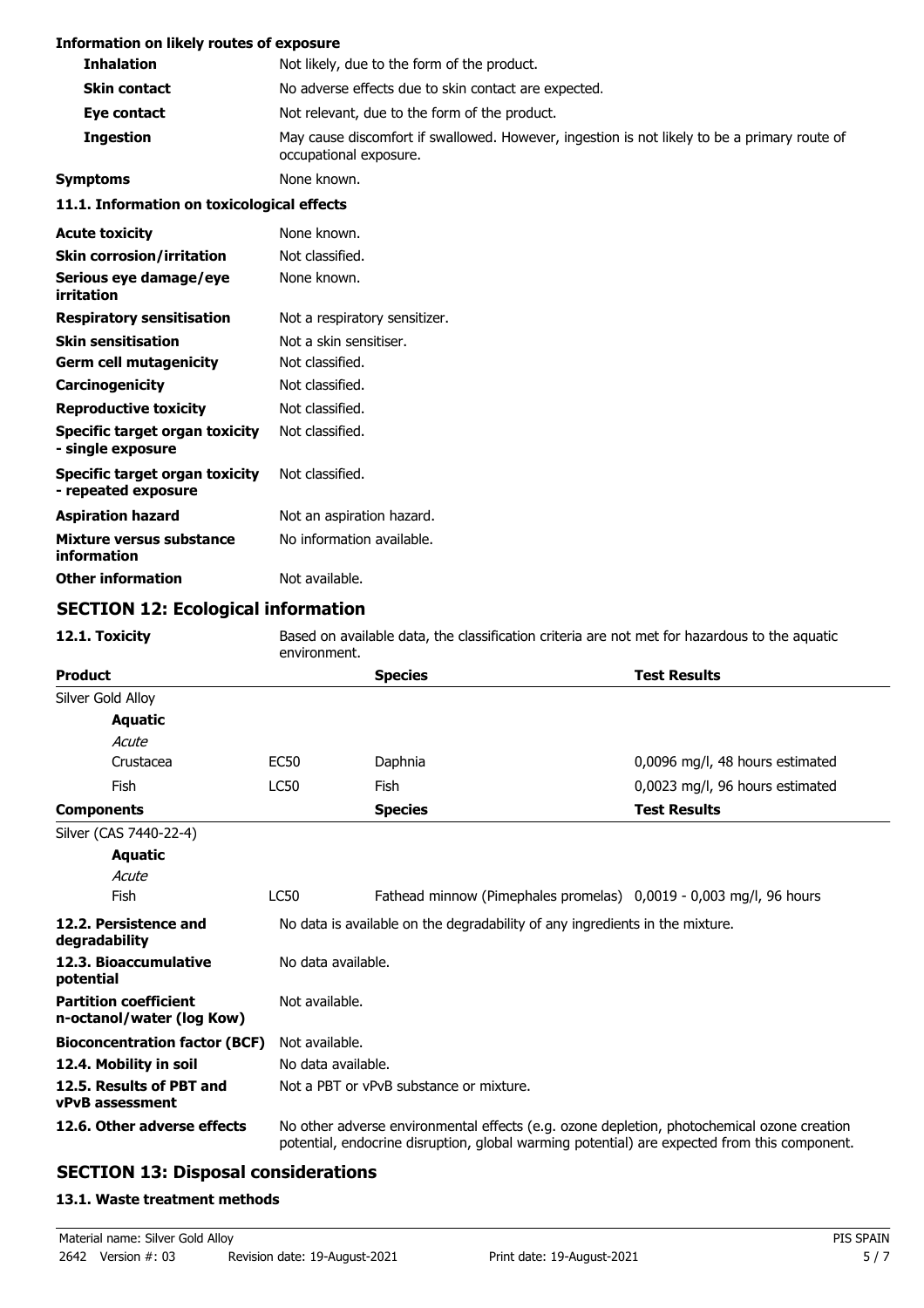| <b>Residual waste</b>                  | Dispose of in accordance with local regulations. Empty containers or liners may retain some product<br>residues. This material and its container must be disposed of in a safe manner (see: Disposal<br>instructions). |
|----------------------------------------|------------------------------------------------------------------------------------------------------------------------------------------------------------------------------------------------------------------------|
| <b>Contaminated packaging</b>          | Since emptied containers may retain product residue, follow label warnings even after container is<br>emptied. Empty containers should be taken to an approved waste handling site for recycling or<br>disposal.       |
| <b>EU waste code</b>                   | The Waste code should be assigned in discussion between the user, the producer and the waste<br>disposal company.                                                                                                      |
| <b>Disposal</b><br>methods/information | Collect and reclaim or dispose in sealed containers at licensed waste disposal site.                                                                                                                                   |
| <b>Special precautions</b>             | Dispose in accordance with all applicable regulations.                                                                                                                                                                 |

## **SECTION 14: Transport information**

#### **ADR**

14.1. - 14.6.: Not regulated as dangerous goods.

#### **RID**

14.1. - 14.6.: Not regulated as dangerous goods.

### **ADN**

14.1. - 14.6.: Not regulated as dangerous goods.

#### **IATA**

14.1. - 14.6.: Not regulated as dangerous goods.

### **IMDG**

14.1. - 14.6.: Not regulated as dangerous goods.

### **SECTION 15: Regulatory information**

**15.1. Safety, health and environmental regulations/legislation specific for the substance or mixture**

### **EU regulations**

**Regulation (EC) No. 1005/2009 on substances that deplete the ozone layer, Annex I and II, as amended** Not listed.

# **Regulation (EU) 2019/1021 On persistent organic pollutants (recast), as amended**

Not listed.

**Regulation (EU) No. 649/2012 concerning the export and import of dangerous chemicals, Annex I, Part 1 as amended**

Not listed.

**Regulation (EU) No. 649/2012 concerning the export and import of dangerous chemicals, Annex I, Part 2 as amended**

Not listed.

**Regulation (EU) No. 649/2012 concerning the export and import of dangerous chemicals, Annex I, Part 3 as amended**

Not listed.

**Regulation (EU) No. 649/2012 concerning the export and import of dangerous chemicals, Annex V as amended** Not listed.

**Regulation (EC) No. 166/2006 Annex II Pollutant Release and Transfer Registry, as amended** Not listed.

**Regulation (EC) No. 1907/2006, REACH Article 59(10) Candidate List as currently published by ECHA** Not listed.

### **Authorisations**

**Regulation (EC) No. 1907/2006, REACH Annex XIV Substances subject to authorization, as amended** Not listed.

#### **Restrictions on use**

**Regulation (EC) No. 1907/2006, REACH Annex XVII Substances subject to restriction on marketing and use as amended**

Not listed.

**Directive 2004/37/EC: on the protection of workers from the risks related to exposure to carcinogens and mutagens at work, as amended.**

Not listed.

#### **Other EU regulations**

**Directive 2012/18/EU on major accident hazards involving dangerous substances, as amended** Not listed.